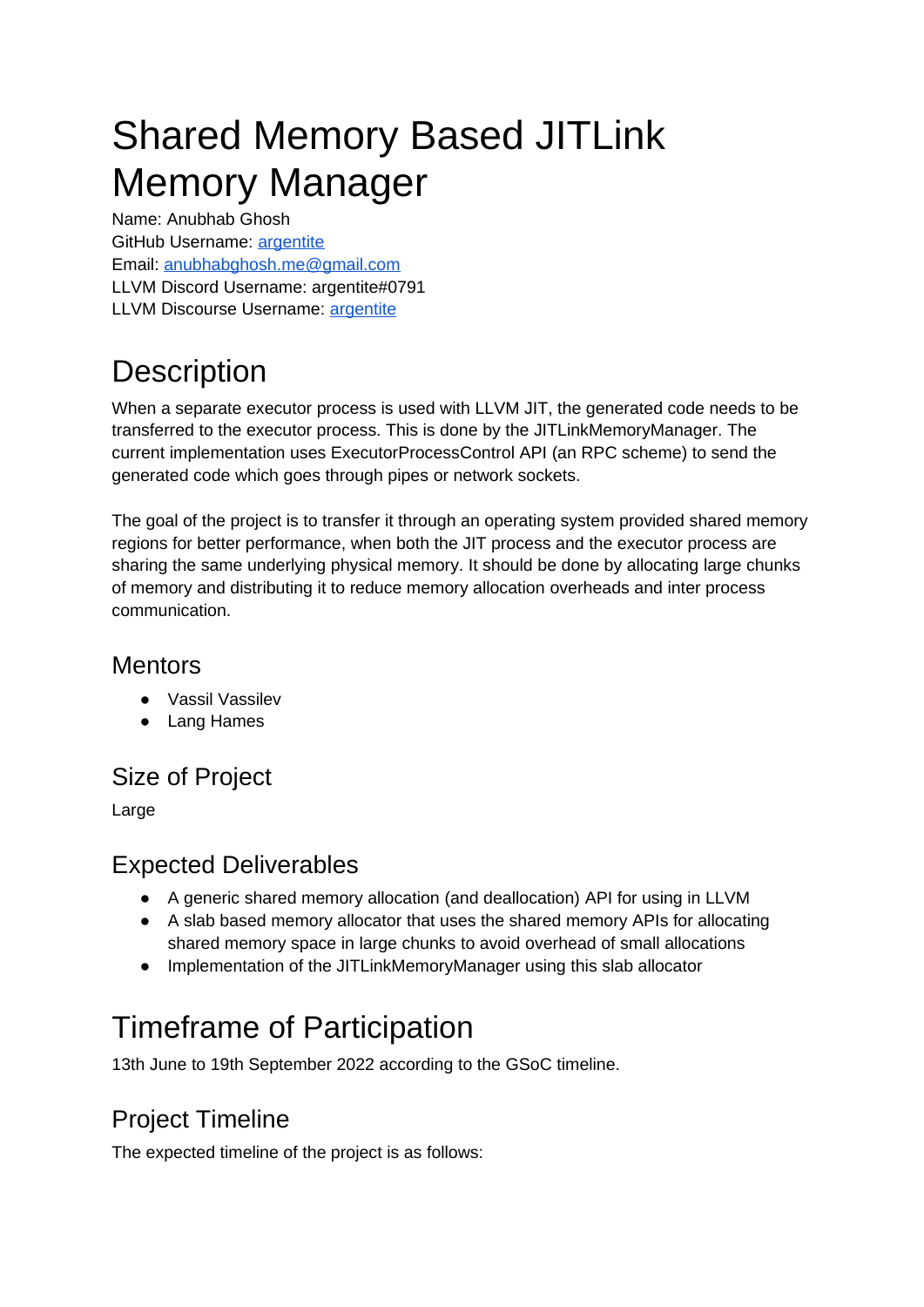#### Week 1

Implement a MemoryMapper interface and a shared-memory based implementation. The memory mapper will be responsible for reserving memory, recording and applying deallocation actions, and deallocating memory.

**Deliverable**: API for interprocess memory allocations and deallocation

#### Week 2

Continue the MemoryMapper implementation. The memory mapper should also be able to apply protections, run finalization actions.

**Deliverable**: Complete MemoryMapper implementation with finalization and memory protection

#### Week 3

Implement a JITLinkMemoryManager that uses the MemoryMapper API naively by reserving memory for each individual allocation.

#### Week 4

Continue the JITLinkMemoryManager implementation and buffer time for debugging any problems

**Deliverable**: Ability to run JIT code with the new memory manager

#### Week 5

Implement a HeapManager interface and at least a naive heap-management implementation.

**Deliverable**: A HeapManager implementation

#### Week 6

Extend the JITLinkMemoryManager to use the MemoryMapper API more efficiently by reserving larger regions up-front (on first allocation), and using the HeapManager to perform the actual allocations within the reserved region.

**Deliverable**: JITLinkMemoryManager with heap based allocations

#### Phase 1 evaluation

#### Week 7

Use this week as a buffer for any issues or other delayed tasks

#### Week 8

Implement the previous shared memory mapper interface for Windows **Deliverable**: Windows implementation of the new memory mapper

#### Week 9

Continue last week's work. The llvm-jitlink tool (and executor) needs to be fixed to work